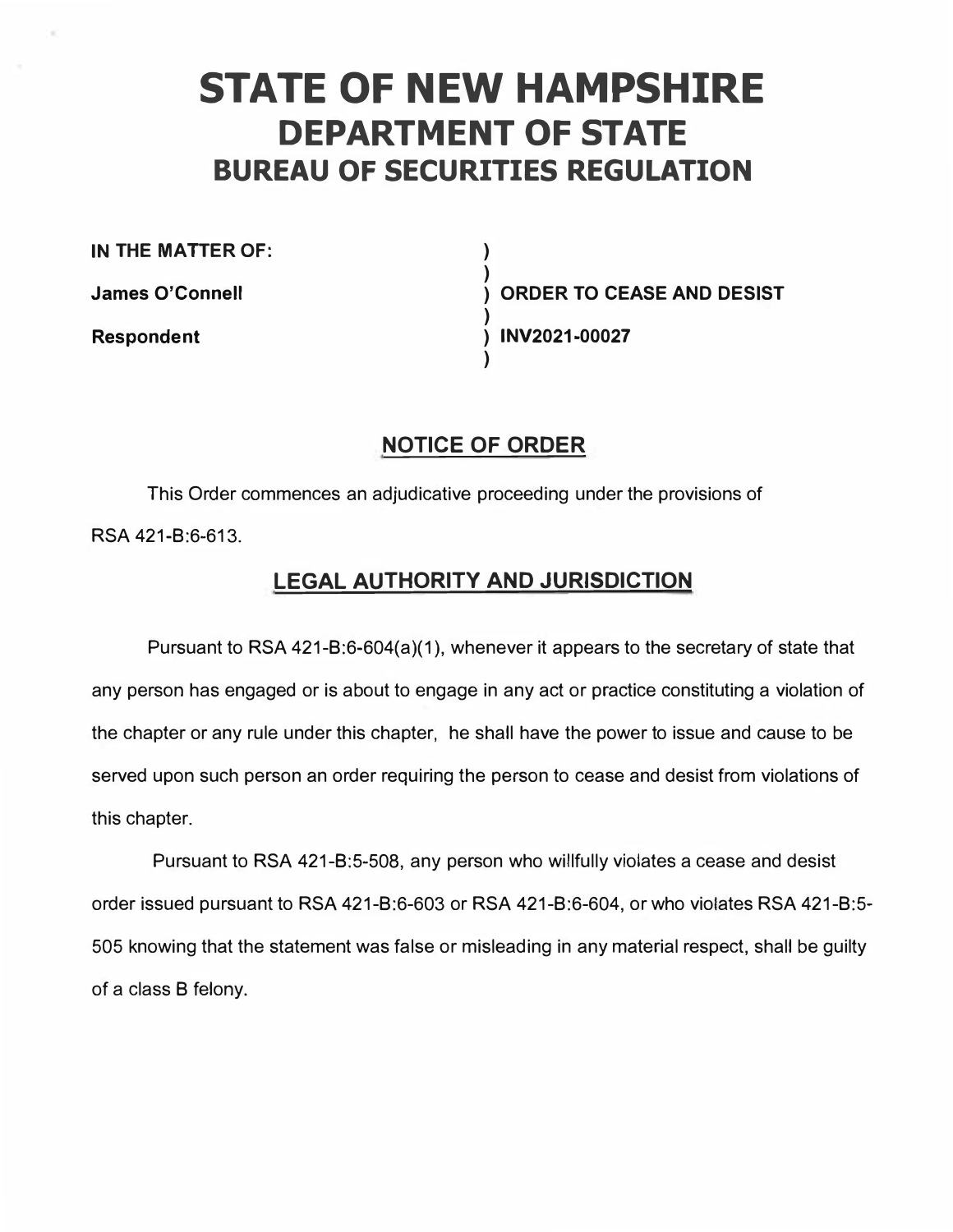**Pursuant to RSA 421-8:6-604(d), the Secretary of State has the authority to impose administrative penalties of up to \$2,500 for a single violation.** 

**Pursuant to RSA 421-8:6-604(9), the Secretary of State may charge the actual cost of an investigation or proceeding for a violation of this chapter or an order issued under this chapter.** 

### **NOTICE OF RIGHT TO REQUEST A HEARING**

**Under the provisions of RSA 421-8:6-604, the above named respondent has the right to request a hearing on this order to cease and desist.** 

**Any such request for a hearing shall be in writing, shall be signed by the respondent, or by the duly authorized agent of the above named respondent, and shall be delivered either by hand or certified mail, return receipt requested, to the Bureau of Securities Regulation, Department of State, 25 Capitol Street, Concord, New Hampshire 03301.** 

**Under the provisions of RSA 421-8: 6-604(b), within 15 days after receipt of a request in a record from the respondent, the matter will be scheduled for a hearing. If the respondent subject to the order do not request a hearing and none is ordered by the secretary of state within 30 days after the date of service of the order, the order becomes final. If a hearing is requested or ordered, the secretary of state, after notice of and opportunity for hearing to the respondent subject to the order, may modify or vacate the order or extend it until final determination. If the respondent to whom a cease and desist order is issued fails to appear at the hearing after being duly notified, such respondent shall be deemed in default, and the**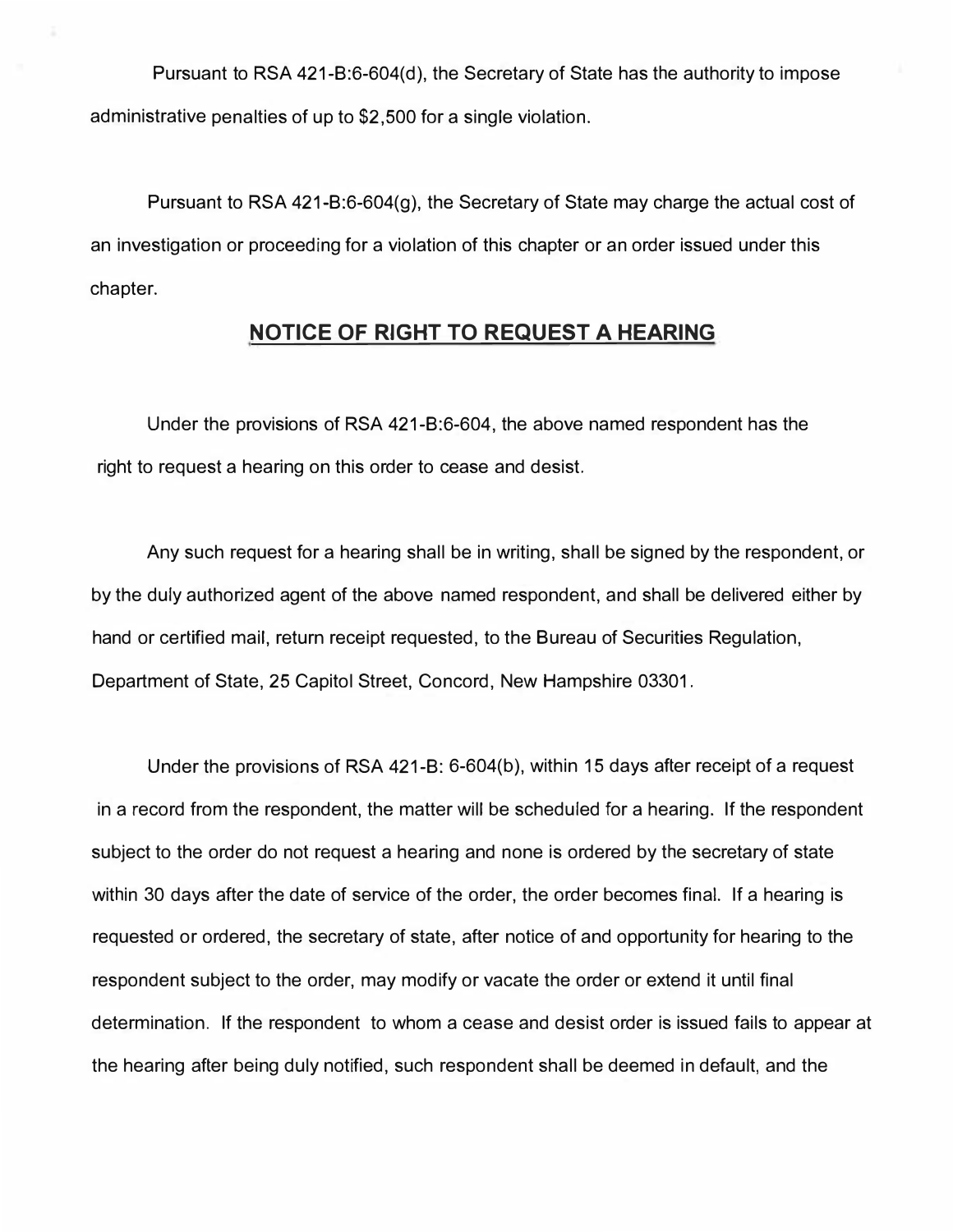proceeding may be determined against him or her upon consideration of the cease and desist order, the allegations of which may be deemed to be true.

## **STATEMENT OF ALLEGATIONS**

The allegations contained in the Staff Petition for Relief dated May 12, 2022, (a copy of which is attached hereto) are incorporated by reference hereto.

# **ORDER**

**WHEREAS,** finding it necessary and appropriate and in the public interest, and for the protection of investors and consistent with the intent and purposes of the New Hampshire securities laws, and

**WHEREAS,** finding that the allegations contained in the Staff Petition, if proved true and correct, form the legal basis of the relief requested, therefore:

It is hereby **ORDERED,** that:

- 1. Respondent is hereby ordered to immediately cease and desist from the above indicated acts and from in any other way violating RSA 421-B.
- 2. Respondent shall pay an administrative fine of \$30,000.
- 3. Respondent shall pay the Bureau's costs of \$10,000.
- 4. Respondent is barred from any securities business, licensure and securities registration in the State of New Hampshire.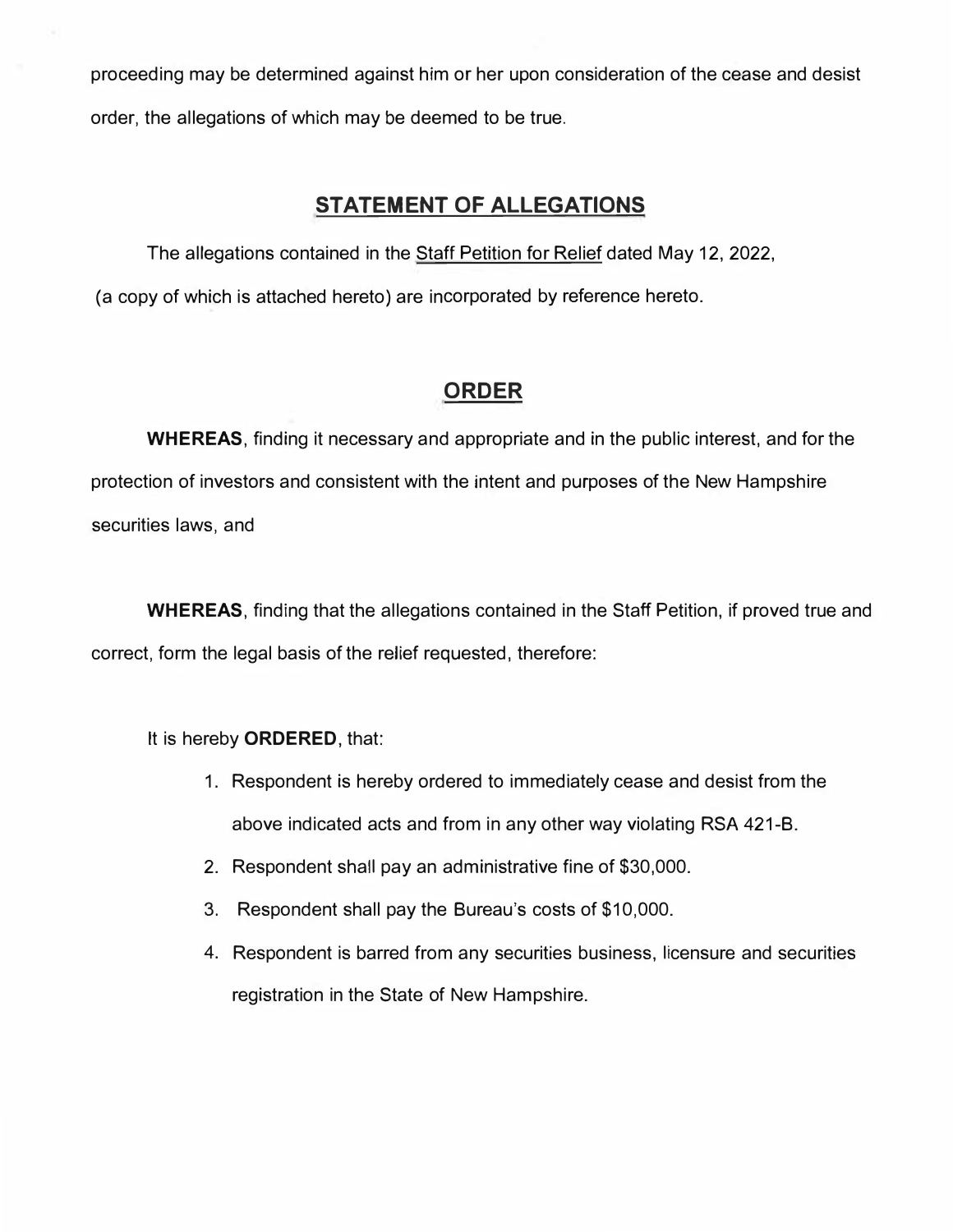**Failure to request a hearing within 30 days of the date of receipt of this Order shall result in a default judgment being rendered and administrative penalties and other relief described herein being imposed upon the defaulting respondent.** 

> **SIGNED, DAVID SCANLAN SECRETARY OF STATE BY HIS DESIGNEE:**

Dated:  $5 \cdot 6 \cdot 22$ .

Jann 1. Al.

**BARRY J. GLENNON, DIRECTOR, BUREAU OF SECURITIES REGULATION**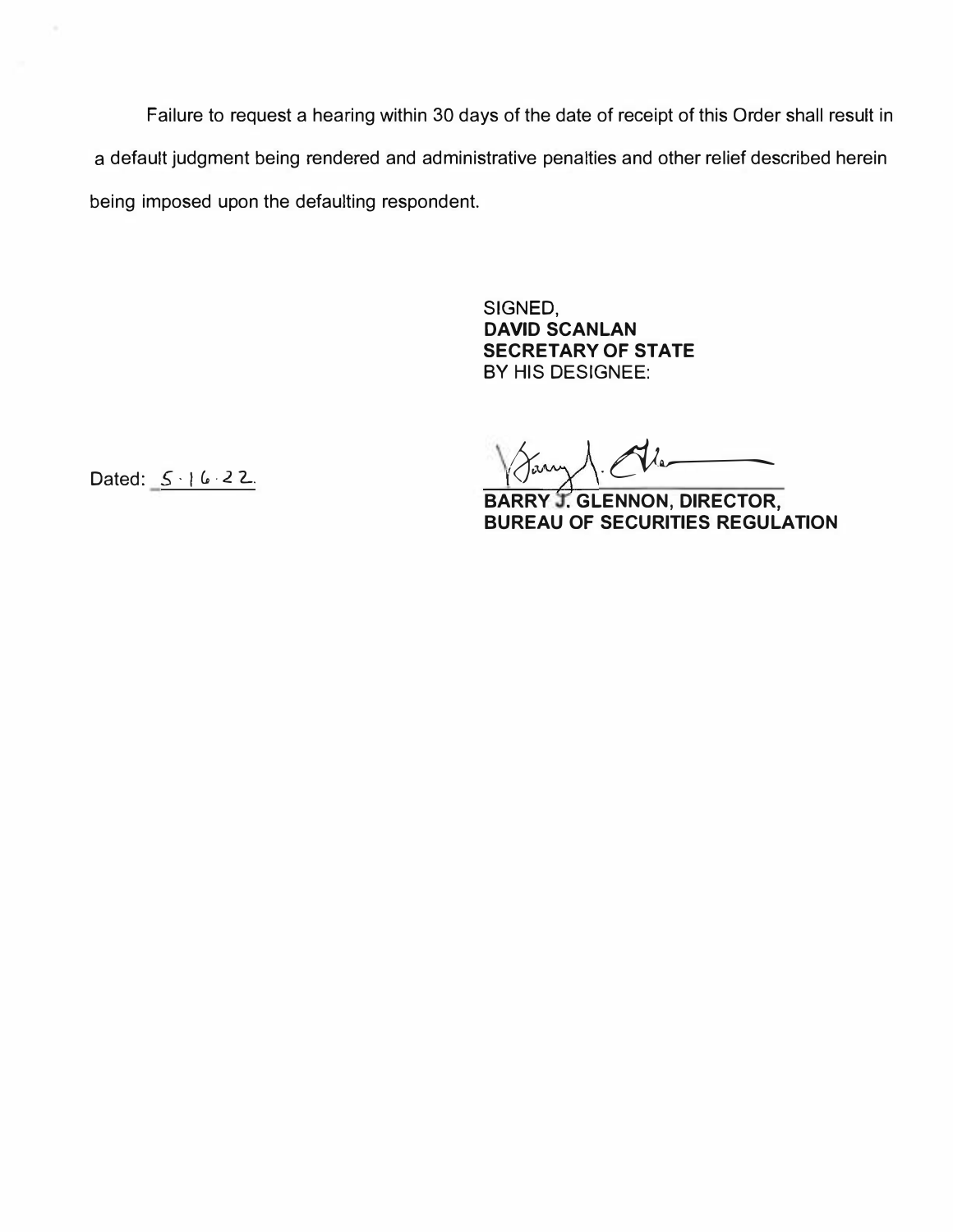### STATE OF NEW HAMPSHIRE DEPARTMENT OF STATE BUREAU OF SECURITIES REGULATION 25 CAPITOL STREET CONCORD, NH 03301

# **STAFF PETITION FOR RELIEF**

### **IN THE MATTER OF:**

James O'Connell INV2021-00027

I. The staff of the State of New Hampshire, Department of State, Bureau of Securities Regulation (hereinafter referred to as the "Bureau") hereby petitions the Director, and makes the following statements of fact:

### STATEMENTS OF FACT

- 1. James Patrick O'Connell (hereinafter "O'Connell"), CRD #2529284 resides in Gloucester, Massachusetts. O'Connell ran an advisory firm established in June 2007, also located in Gloucester called JP O'Connell Financial, LLC. O'Connell was a licensed investment advisor in the State of New Hampshire, however, his license in New Hampshire has been terminated since 12/31/2010. O'Connell was also a licensed investment advisor in the State of Massachusetts, however, his Massachusetts license was not renewed after 12/31/2014. It is believed that O'Connell no longer operates JP O'Connell Financial, LLC and that entity was involuntarily dissolved in April 2011.
- 2. When O'Connell ran JP O'Connell Financial, LLC, in July 2007 he signed an agreement with Charles Schwab Institutional (hereinafter "Schwab") called the Investment Manager Service Agreement. Under that agreement, Schwab Advisor Services served O'Connell as an independent investment advisor and provided custody, trading, and support services to his investment advisory business and customers. Under the Advisory Services Agreement, clients of O'Connell authorized Schwab to debit their accounts for O'Connell's advisory fees which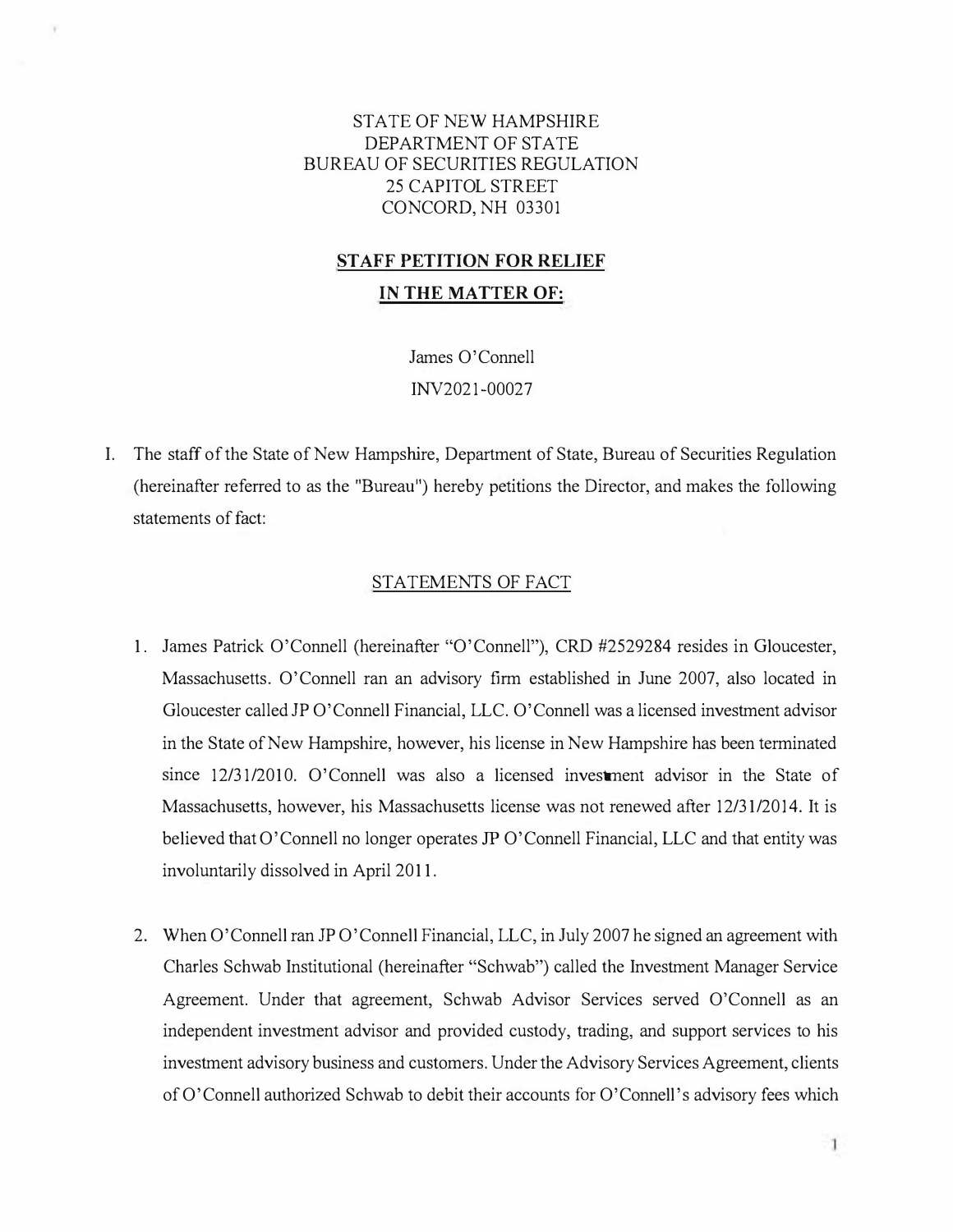ceased when Schwab removed O'Connell from the Advisory Service platform. O'Connell utilized Schwab's Advisory Services platform beginning in July 2007 until Schwab removed O'Connell from the platform in November 2012 for failing to be licensed as an investment advisor. According to Schwab records there were approximately 58 O'Connell customers residing in New Hampshire that utilized Schwab services through O'Connell Financial, LLC. When the Advisory Services Agreement with O'Connell was terminated, Schwab sent a letter in December 2012 to all of O'Connell's customers notifying them of their action and informing them that O'Connell was no longer authorized to utilize Schwab services but that they could maintain their accounts at Schwab.

3. Despite the actions of Schwab, and despite the fact that O'Connell was unlicensed, he continued to give investment advice to his New Hampshire customers for compensation and while he was unlicensed as an investment advisor in New Hampshire. During the Bureau's investigation of this matter, the Bureau learned about two significant aspects of O'Connell's ongoing illegal conduct. First, the Bureau obtained e-mails dated in 2020 and 2021 sent by O'Connell to a group of customers including New Hampshire customers evidencing his ongoing advisory business and touting the value and advisability of investing in various communications stocks and on a regular basis he reported on and issued analysis on such stocks such as: Corning Incorporated (GL W), Advanced Micro Devices, Inc. (AMD), Qurvo, Inc. (QRVO) and Ribbon Communications (RBBN). Second, the Bureau obtained the bank account records of O'Connell which revealed that over the course of several years from 2017 to 2022, O'Connell received and deposited into his bank account numerous checks from New Hampshire customers for varying amounts with notations on the memo line that indicated "fee" and "Mgmt Fee". By way of example, the spreadsheet in Table 1 below lists some of the checks from Investor #1 a married couple from Rochester, New Hampshire, Investor #2 from Londonderry, New Hampshire and Investor #3 from Nashua, New Hampshire: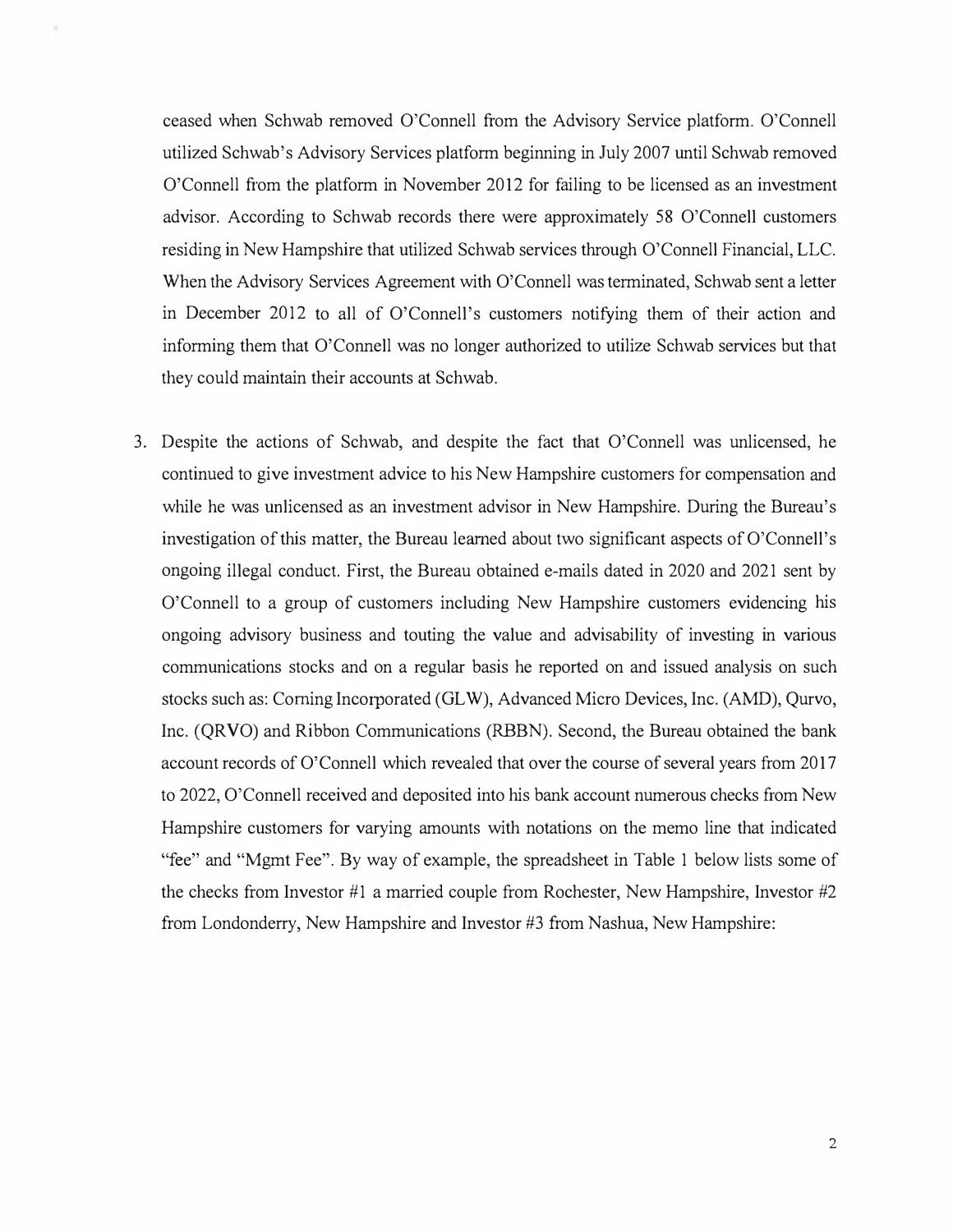| able |  |  |
|------|--|--|
|      |  |  |

| Date        | Source: Holy     | Source: Bank of           | Source: TD Bank | Amount     |
|-------------|------------------|---------------------------|-----------------|------------|
| Investor    | Rosary<br>Credit | America/memo              | Memo line       |            |
|             | Union/memo line  | line                      |                 |            |
| Investor #1 |                  |                           |                 |            |
| 6/9/2017    | X                |                           |                 | \$509.02   |
| 2/1/2022    | X                |                           |                 | \$500      |
| 1/2/2022    | X                |                           |                 | \$500      |
| 1/4/2021    | X<br>"Fee"       |                           |                 | \$1,105.34 |
| Investor #2 |                  |                           |                 |            |
| 6/6/2017    |                  | X                         |                 | \$66.39    |
| 2/7/2022    |                  | $\boldsymbol{\mathrm{X}}$ |                 | \$125      |
| 1/8/2022    |                  | X                         |                 | \$125      |
| 12/13/2021  |                  | X                         |                 | \$125      |
| Investor #3 |                  |                           |                 |            |
| 6/25/2017   |                  |                           | "Mgmt fee"<br>X | \$187.19   |
| 3/20/2022   |                  |                           | "Mgmt fee"<br>X | \$426.18   |
| 2/14/2021   |                  |                           | "Mgmt fee<br>X  | \$463.46   |
| 1/29/2021   |                  |                           | "Mgmt fee"<br>X | \$466.83   |

### STATEMENTS OF LAW

- II. The staff of the Bureau hereby petitions the Director and makes the following statements of law under the New Hampshire Revised Statutes Annotated, N.H. RSA 421-B, and regulations thereunder:
	- 1. O'Connell is a "person" within the meaning of N.H. RSA 421-B:102(39).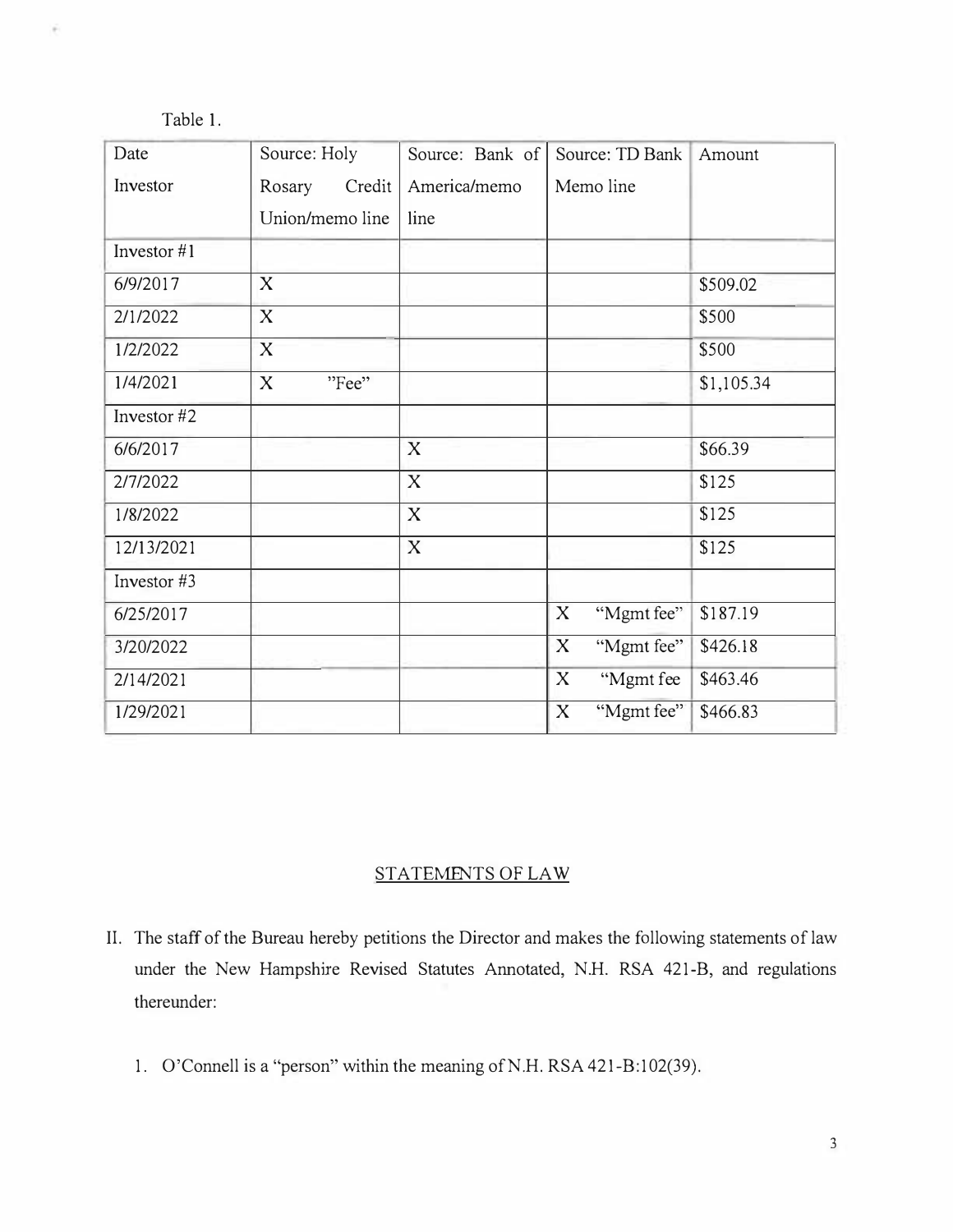- 2. O'Connell transacted investment advisory business in New Hampshire as defined by RSA 421-B:1-102(26).
- 3. Pursuant to RSA 421-B:4-403(a) it is unlawful for any person to transact business in this state as an investment advisor unless such person is licensed under RSA 421-B or exempt from licensing. O'Connell is in violation of this section for transacting business as an unlicensed investment advisory service by rendering investment advice to customers for a fee.
- 4. Pursuant to RSA 421-B:6-604(d), in a final order, the secretary of state may impose a civil penalty up to a maximum of \$2,500 for a single violation. In addition, every such person who is subject to such civil penalty, upon hearing, and in addition to any penalty provided by law, be subject to such suspension, revocation, or denial of any registration or license, or be barred from registration or licensure. O'Connell is subject to this provision and should be fined up to \$2,500 for each and every payment for unlicensed investment advisory services perpetrated on Investors #1, Investor #2 and Investor #3 by O'Connell and he be barred from any further securities business in New Hampshire.
- 5. Pursuant to RSA 421-B:6-604(a), if the secretary of state determines that a person has, is, or is about to materially aid in an act, practice, or course of business constituting a violation of this chapter, the secretary of state may issue an order directing the person to cease and desist from engaging in an act, practice, or course of business or to take other action necessary or appropriate to comply with this chapter. O'Connell is subject to this section and should be required to cease and desist from engaging in the conduct as described in the Statements of Fact for violations of RSA 421-B:4-403(a).
- 6. Pursuant to RSA 421-B:6-604(g), in any investigation to determine whether any person has violated any rule or order under this title, the secretary of state shall be entitled to recover the costs of the investigation. O'Connell is subject to this provision and should be ordered to pay the Bureau's costs.

### **RELIEF REQUESTED**

- III. The staff of the Bureau makes the following requests for relief in the above-referenced matter as permitted under the Act:
	- 1. Find as fact the allegations contained in section I of the Statements of Fact of this petition.